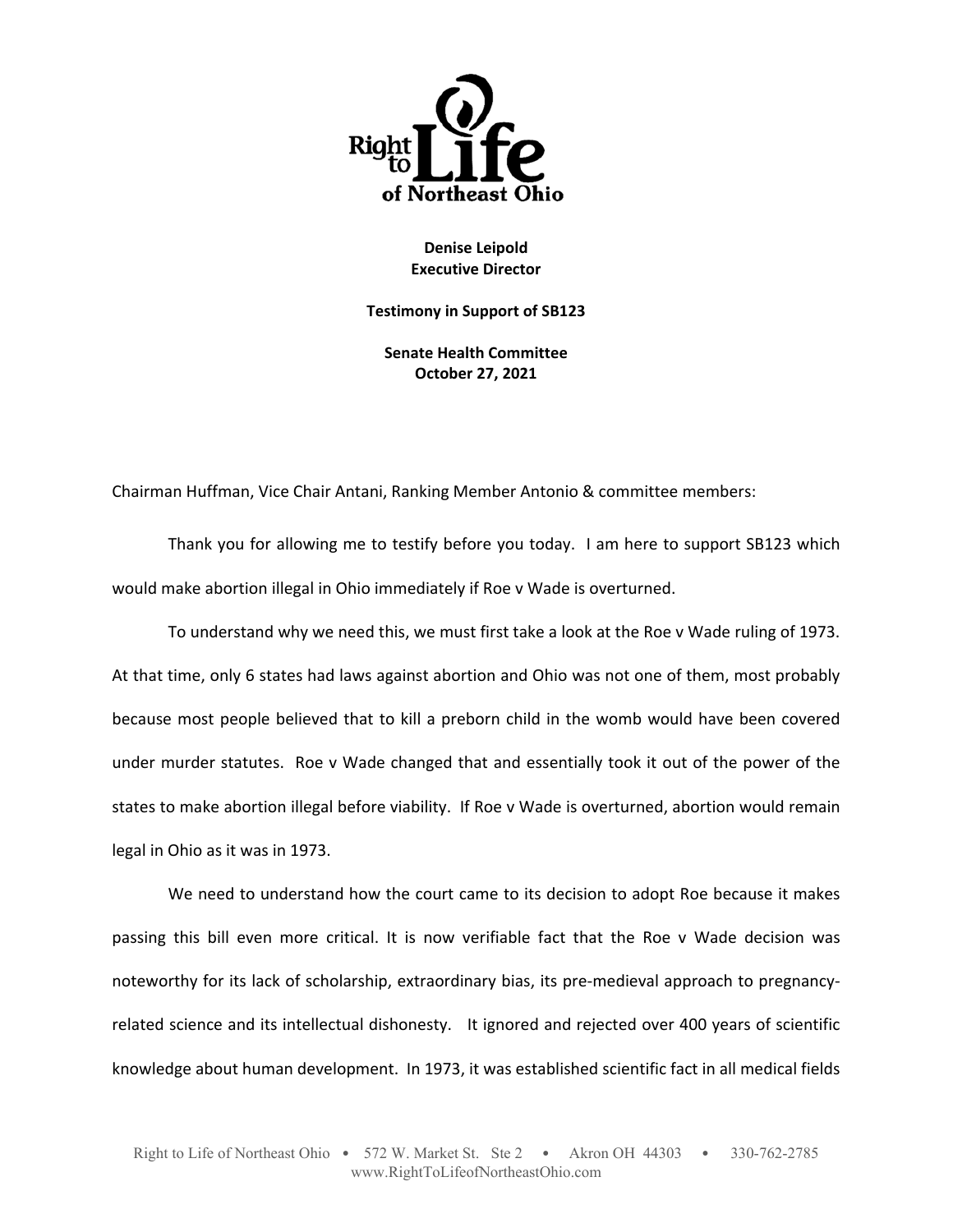that the humanity of an unborn child begins at conception. This fact was submitted in several amicus briefs during the Roe v Wade process. However, the court chose instead to rely heavily on the testimony of three pro-abortion advocates to shape its decision. The first was Lawrence Lader, a freelance journalist who wrote a book entitled "Abortion", linking the need for killing an unborn child to feminism based on false statistics, and it was cited at least 9 times by Justice Blackmun (the writer of the court's majority opinion) as a primary reference in Roe v Wade.<sup>1</sup> The second pro-abortion advocate cited at least 7 times by Justice Blackmun was Cyril Means, Jr., a law professor who was a member of NARAL (known then as The National Association for the Repeal of Abortion Laws). Long after Roe v Wade was adopted, it was revealed that much of the false abortion history and statistics in Lader's "Abortion" book was invented and supplied by Cyril Means.<sup>2</sup> The third pro-abortion advocate was Dr. Bernard Nathanson, who ran the largest abortion clinic in the world based in New York City. He was cited countless times by Justice Blackmun and was considered the star witness. However, Dr. Nathanson lied during most of his testimony and fabricated most of the statistics to which he referred, admitting to this publicly many years after the decision.<sup>3,4,5</sup>

Justice Blackmun wrote the majority opinion which sealed the legality of abortion in Roe v Wade relying heavily on the testimony of these three individuals and their false and deceptive science. <sup>6</sup> The opinion also included Justice Blackmun's personal opinion "that the word 'person,' as used in the 14<sup>th</sup> Amendment, does not include the unborn." Since there is no constitutional text stating explicitly that unborn children are or are not "persons," Justice Blackmun's personal opinion became law.

Roe v Wade has been challenged many times and has been upheld. Again, that precedence and the ruling itself was based on lies and deception.<sup>6</sup> However, it is not unheard of for precedence to be challenged or overruled. In the case of Roe v Wade, many have been taught over the years that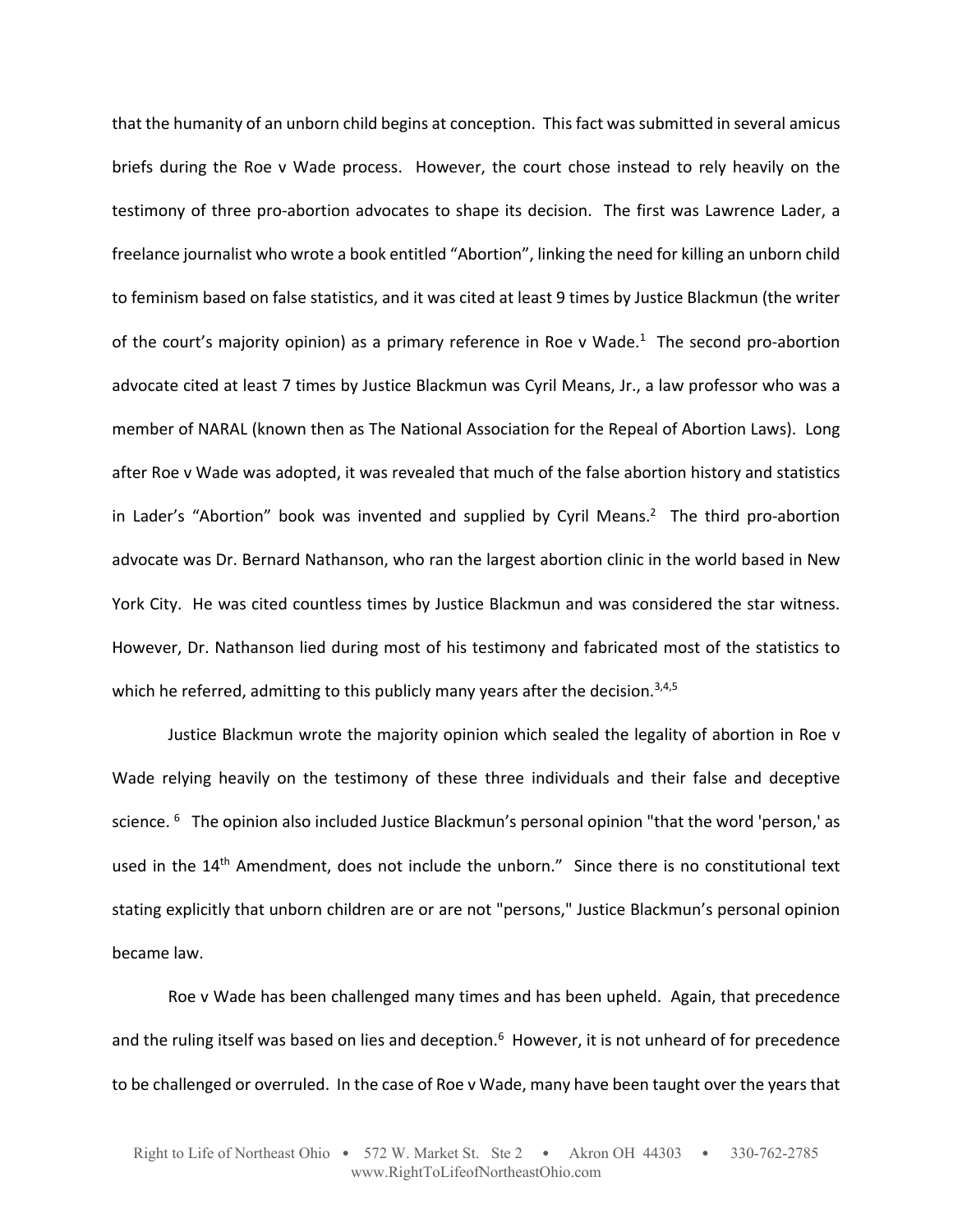abortion is acceptable because it is legal. Because the Roe ruling is coming under attack more and more, it is likely that the real truth will prevail. That truth is that abortion is the killing of an unborn human being at its earliest stages of development.

During sponsor testimony last month, Senator Thomas repeated a misconception that making abortion illegal would force women to seek illegal and dangerous back‐alley abortions and that many women would die. Nathanson's testimony about this during the Roe v Wade hearings was all a lie.<sup>3,4,5</sup> The CDC has tracked maternal deaths since the 1940's, long before the adopting of Roe v Wade. If millions of women were dying before 1973, then when abortion became legal everywhere, the maternal death rate should have dropped dramatically and that didn't happen.<sup>7,8</sup>

The Roe v Wade ruling did not give women a constitutional right to kill their unborn child through abortion.<sup>9,10</sup> It only declared that abortion was a medical procedure that fell under a phantom right to privacy and took it out of the hands of the states to ban this procedure prior to about 20 weeks gestation. The fact that our state recognizes that childbirth should take precedence over abortion speaks volumes.<sup>11</sup>

The killing of a child in the womb is not healthcare, nor is it part of reproductive health care. Two people enter an abortion clinic. One of them always dies. Yes, women should have a choice whether or not to have a child. But there is plenty of time and plenty of options to use to make that choice before she has sex and reproduces. An innocent human being should not have to be killed as birth control. That is barbaric.

I urge you to pass SB123 and stop Ohio from the barbaric killing of children in the womb when the condition precedent for this law to take effect occurs.